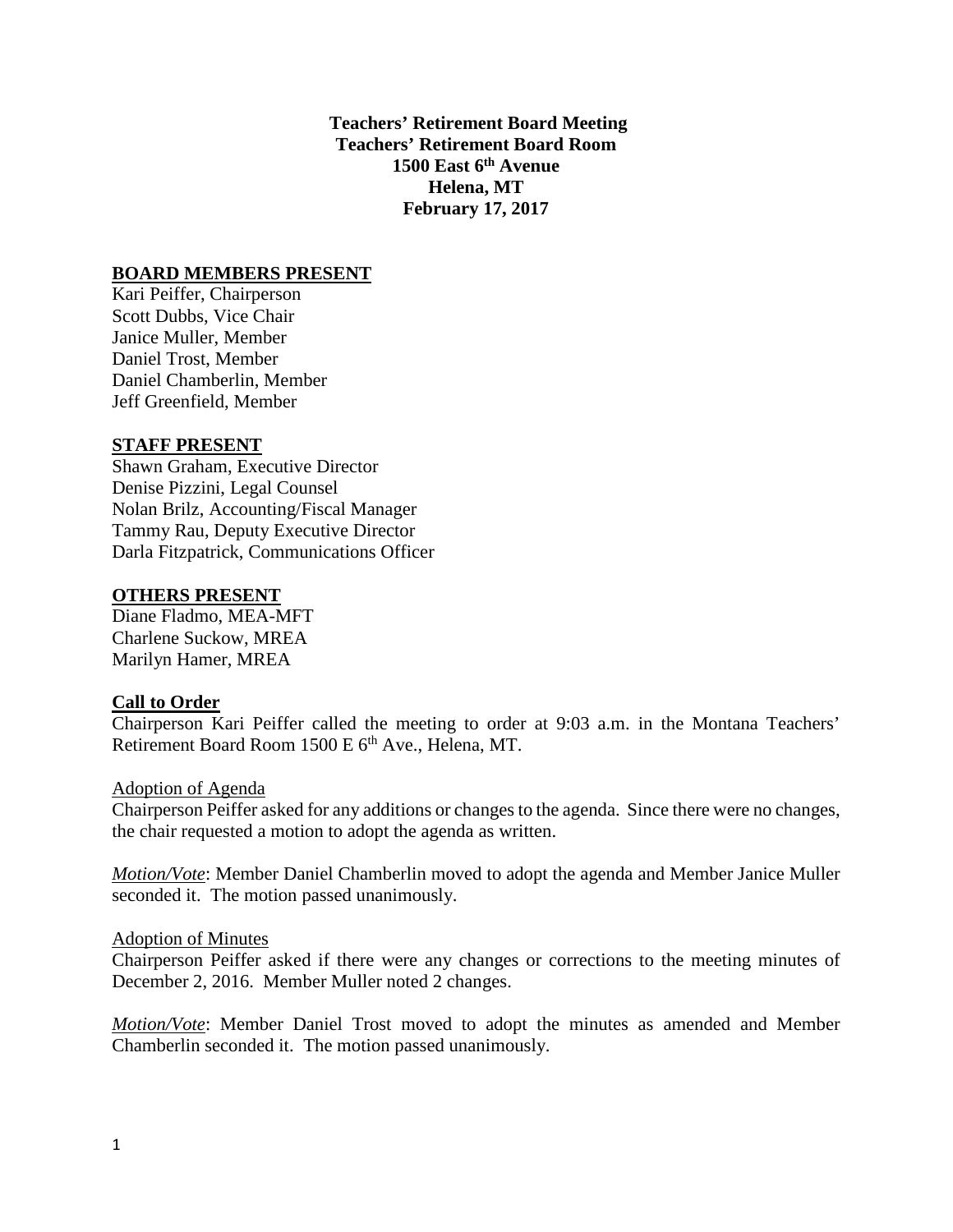## **Public Comment on Board Related Items**

Chairperson Peiffer asked for public comment on any public matter not on the agenda and within the jurisdiction of the Board. There was no public comment.

# **M-Trust Phase III**

Mr. Graham gave an overview of the timeline and budget for Phase III of the M-Trust project.

Phase III of the M-Trust project is expected to be completed by September 29, 2018 at a total cost of \$1.28 million. Mr. Graham provided a breakdown of the enhancement costs.

- Programming costs (fixed price): \$472,000
- Project Manager: \$166,192
- Test Lead \$141,440
- IV&V: \$43,613
- Contingency: \$82,365
- TRS Personal Services: \$375,000

The enhancement phase of the M-Trust project is aimed at accomplishing the following objectives: 1) Improve TRS staff productivity and efficiency by streamlining work flow and reducing the time spent finding information, entering routine data, and dealing with exceptions; 2) Improve customer service by providing more online information and service and reducing the time needed to complete routine processes; 3) Make it easier for members to obtain and update routine information without TRS staff involvement; 4) Improve data quality; 5) Improve the longevity, maintainability, and flexibility of the M-Trust system; and 6) Reduce the impact of staff turnover by matching the M-Trust system to current business processes, reducing the amount of information that must be learned and retained by new workers. This will reduce training time for new employees.

### **Public Comment on M-Trust Phase III Project**

Ms. Fladmo thanked the team and appreciates all the upgrades that will benefit our members as well as TRS employees. Good Job!

### **Approval of Phase III Project**

*Motion/Vote*: Member Scott Dubbs moved to approve the Budget for Phase III of the M-Trust Project. Member Trost seconded it. The motion passed unanimously.

### **Executive Director's Report**

#### Staff Update

Mr. Graham introduced Darla Fitzpatrick, the new TRS Communication Manager. Darla served as the contracted Technical Writer on the M-Trust project for the past three years so she comes into her new position with a great deal of knowledge and understanding of our pension administration system as well as many of the TRS business processes.

Jessica Hill has just accepted the vacant Benefits Officer positon which opened up when Kristin Williams took a new job at Carroll College. Jessica comes to TRS with 11 years of previous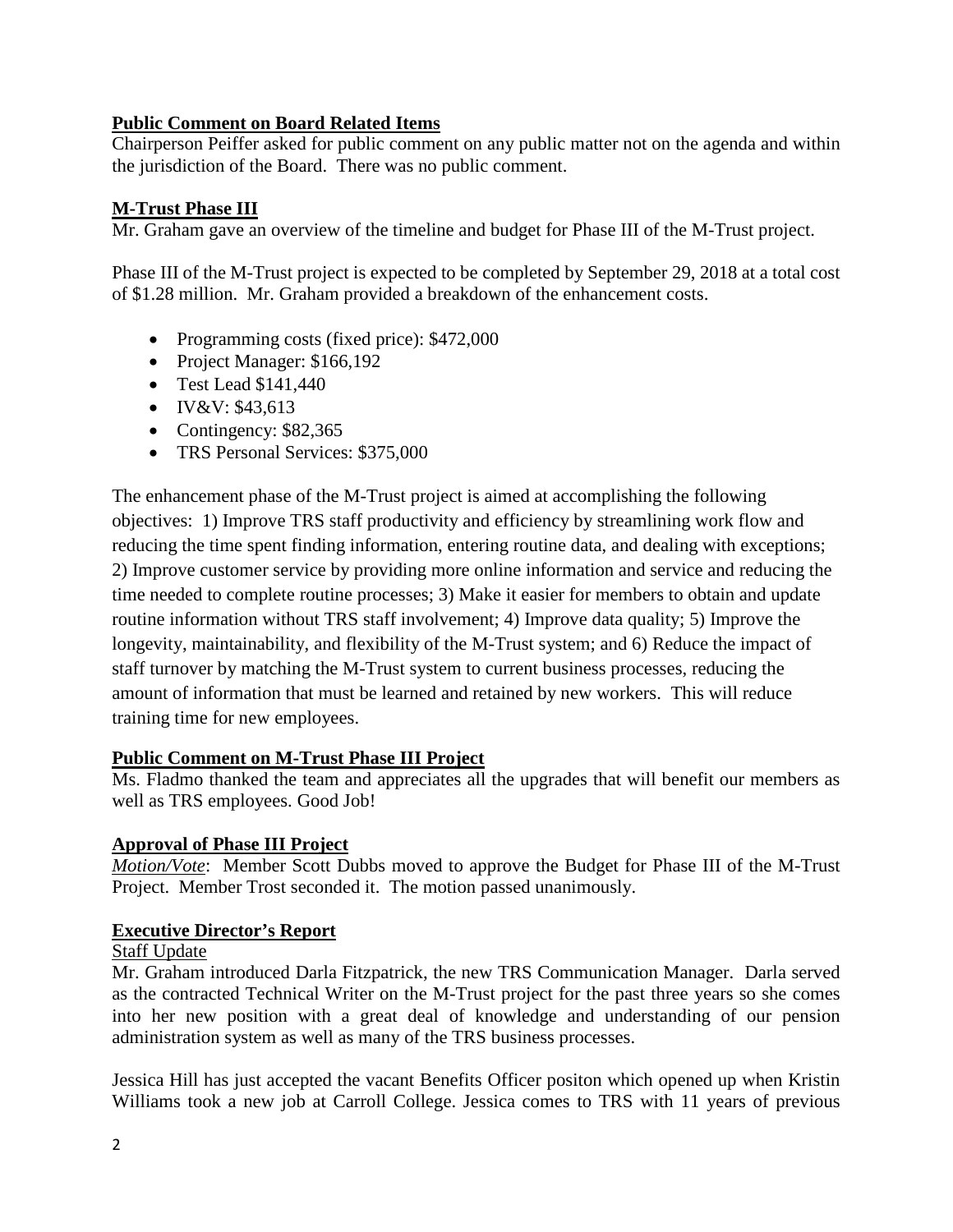experience from Student Assistance Foundation. Jessica's first day of employment at TRS will be February 21<sup>st</sup>.

## 2017 TRS Board Legislative Update

Mr. Graham gave an update on the bills requested by the TRS board as well as other legislation affecting TRS. HB 67 and HB 68 have booth passed the legislature and are on the Governor's desk for approval. HB 72 was tabled in first committee and is likely dead. SB 121 passed the Senate and is headed to the House and SB 143 remains in Senate State Administration Committee. A summary was provided in the Board packet as well as posted on the TRS website.

Mr. Graham gave a brief update on a few late entries: HB 436 regarding voter approval for employer contributions, HB 499 regarding actuarial reporting, and SB 263 regarding 100% investment in passively managed index funds. Mr. Graham will monitor these bills and provide updates to the Board as the session progresses.

### Public Comment

Chairperson Peiffer asked for public comment on the Executive Director's Report. There was none.

### **Administrative Business**

### Investment Report

Mr. Graham gave a brief report on the BOI summary for December 31, 2016 which was provided in the Board packet. Member Chamberlin asked if there should be or has been a different fee/allocation structure for each of the retirement systems. Mr. Graham was unable to attend the last BOI meeting but stated he will research this and get more information to bring to the next Board meeting.

### FY 2016 Comprehensive Annual Financial Report

Nolan Brilz, TRS Accounting Manager, distributed to the Board a hard copy of the CAFR report. Mr. Brilz provided an overview and answered questions.

### FY 2017 Financial Statements and Budget Reports

Mr. Brilz presented the financial reports through January 31, 2017. The report includes the final expenditures for Phase II of the M-Trust project which ended up slightly under the overall budget projections.

### Personnel Committee Report

Chairperson Peiffer and Member Muller reported on the Personnel Committee meeting, which was held on February 17, 2017 at 8:00 am for the purposes of conducting the annual appraisal for the TRS Executive Director. Member Muller reported that the new format this year allowed employees the opportunity to provide feedback. Chairperson Peiffer announced that Mr. Graham's ratings were "outstanding" and TRS has great staff and leadership. Mr. Graham emphasized the format this year was good and he looks forward to making improvements.

### Tentative 2017 Meeting Dates

The next meeting date of the TRS Board is scheduled for May 12, 2017. Chairperson Peiffer requested to review the rest of the tentative 2017 Board meeting dates, which are: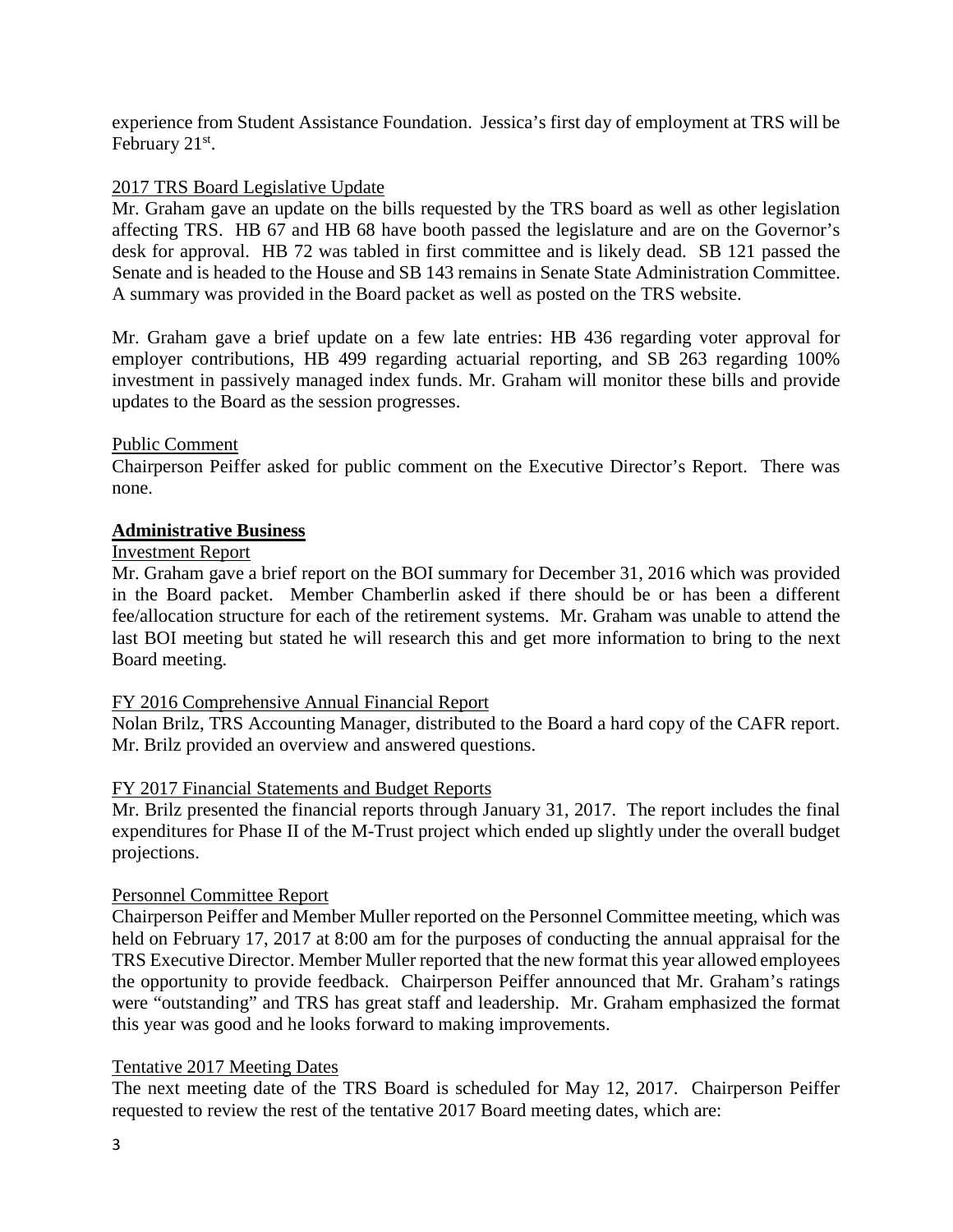August 4, 2017 (Strategic planning and training) October 6, 2017 (Actuarial Valuation Results) December 8, 2017

### Out of State Travel Requests

Approval for out of state travel for Mr. Noble to attend the PRISM annual conference in April and for Ms. Pizzini to attend the NAPPA summer conference in June.

*Motion/Vote:* Member Muller made a motion to approve the out of state travel for both Mr. Noble and Ms. Pizzini. Member Chamberlin seconded the motion, and it passed unanimously.

### Public Comment on Administrative Business

Ms. Fladmo with MEA-MFT expressed her appreciation to Mr. Graham and his staff for all their hard work and dedication.

### **Applications and Benefit Adjustments**

Deputy Director Tammy Rau presented the information on retirement applications and benefit adjustments, stating there were 39 total applications processed since the last board meeting with an average of 15.49 years of creditable service and an average age of 59.82 years.

### **Legal Counsel's Report**

Ms. Pizzini reported no new contested case matters have arisen. She did report the one pending contested matter (Zabrocki) is still scheduled for a 4-day hearing beginning May 2nd. Ms. Pizzini hopes to have an update for the May Board meeting.

### **Disability Applications**

### **Closed Meeting**

Executive Session to Discuss Disability Applications

The meeting was closed to the public at 11:20 a.m. so the Board could discuss and review the disability applications since the individual's right to privacy pertaining to an application for disability benefits clearly exceeds the merits of public disclosure. Ms. Rau presented the three submissions. The meeting was reopened to the public at 11:50 p.m.

### **Open Meeting**

Applications for Disability Retirement Benefits

Chairperson Peiffer requested a motion on the disability application for S.A.

*Motion/Vote*: Member Greenfield made a motion to approve the disability application. Member Trost seconded the motion. The motion passed unanimously.

Chairperson Peiffer requested a motion on the disability application for K.W.

*Motion/Vote*: Member Muller made a motion to approve the disability application. Member Dubbs seconded the motion. The motion passed unanimously.

Chairperson Peiffer requested a motion on the disability application for J.I.